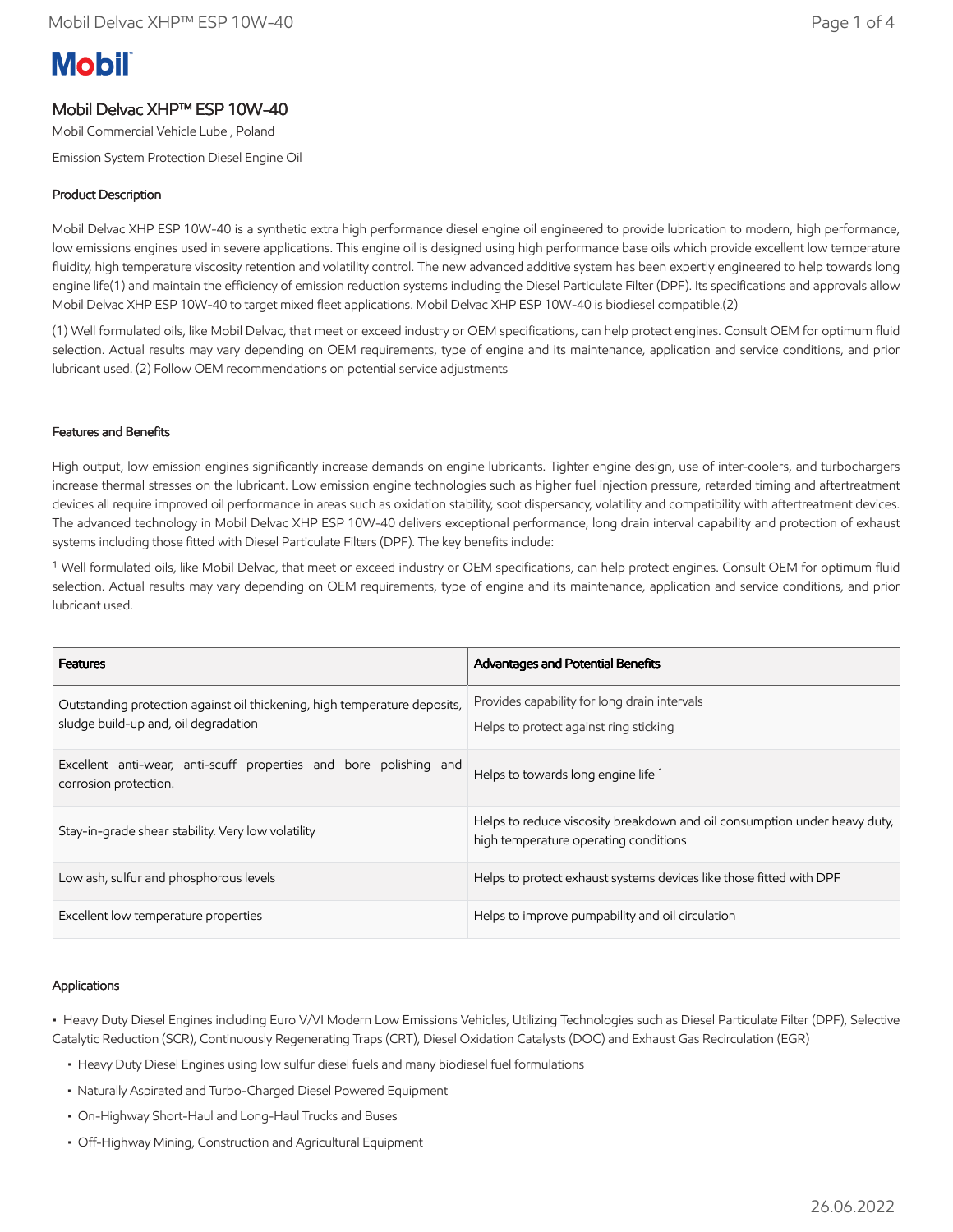## Specifications and Approvals

| This product has the following approvals: |
|-------------------------------------------|
| <b>MAN M 3775</b>                         |
| MACK EOS-4.5                              |
| Mack EO-O Premium Plus                    |
| MB-Approval 228.51                        |
| <b>RENAULT TRUCKS RLD-2</b>               |
| RENAULT TRUCKS RLD-3                      |
| VOLVO VDS-3                               |
| VOLVO VDS-4                               |
| VOLVO VDS-4.5                             |
| DQC IV-18 LA                              |

| This product is recommended for use in applications requiring: |
|----------------------------------------------------------------|
| MAN M 3271-1                                                   |
| <b>MAN M 3575</b>                                              |
| <b>IVECO 18-1804 TLS E9</b>                                    |
| <b>MANM 3477</b>                                               |
| Scania Low Ash                                                 |

| This product meets or exceeds the requirements of: |
|----------------------------------------------------|
| ACEA E4                                            |
| ACEA E6                                            |
| ACEA E7                                            |
| ACEA E9                                            |
| APICI-4                                            |
| API CI-4 PLUS                                      |
| API CH-4                                           |
| APICJ-4                                            |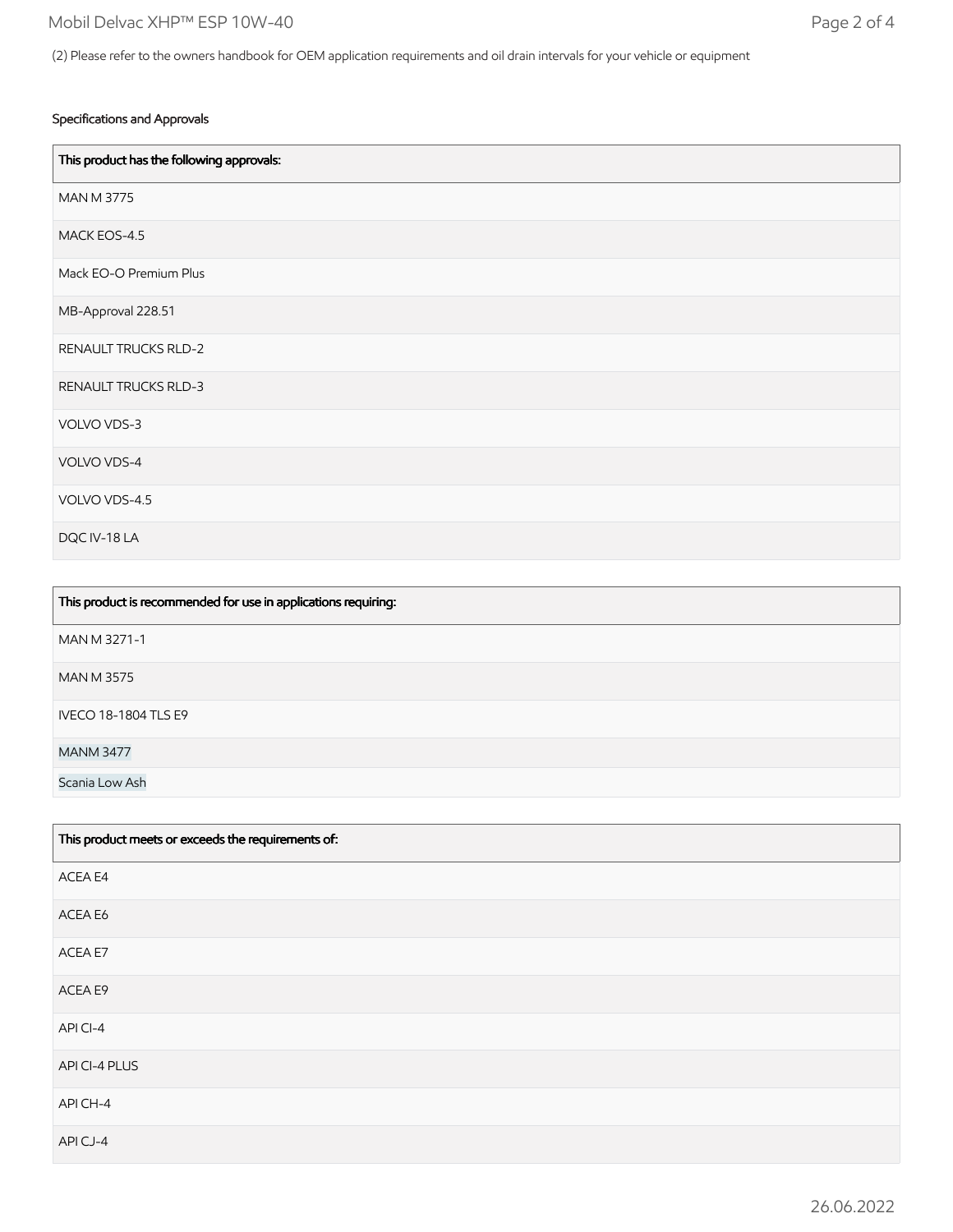| This product meets or exceeds the requirements of: |
|----------------------------------------------------|
| API CK-4                                           |
| Caterpillar ECF-3                                  |
| Cummins CES 20081                                  |
| Cummins CES 20086                                  |
| DAF Extended Drain                                 |
| ISUZU DEO (w/ DPD Equipped Vehicles)               |
| JASO DH-2                                          |

## Properties and Specifications

| Property                                      |       |
|-----------------------------------------------|-------|
| Density @ 15.6 C, kg/l, ASTM D4052            | 0.861 |
| Flash Point, Cleveland Open Cup, °C, ASTM D92 | 232   |
| Kinematic Viscosity @ 100 C, mm2/s, ASTM D445 | 13.7  |
| Kinematic Viscosity @ 40 C, mm2/s, ASTM D445  | 91    |
| Pour Point, °C, ASTM D97                      | $-30$ |
| Viscosity Index, ASTM D2270                   | 153   |
| Base Number, mgKOH/g, ASTM D2896              | 13.2  |

#### Health and safety

Health and Safety recommendations for this product can be found on the Material Safety Data Sheet (MSDS) @ [http://www.msds.exxonmobil.com](http://www.msds.exxonmobil.com/psims/psims.aspx) /psims/psims.aspx

All trademarks used herein are trademarks or registered trademarks of Exxon Mobil Corporation or one of its subsidiaries unless indicated otherwise.

06-2022

ExxonMobil Lubricants & Specialties Europe, division of ExxonMobil Petroleum & Chemicals BV.

This information relates only to products supplied in Europe (including Turkey) and the Former Soviet Union.

ExxonMobil Poland sp. z o.o. ul.Chmielna 85/87 00-805 Warszawa

You can always contact our Technical Help Desk engineers on Mobil lubricants and services related questions:<https://www.mobil.pl/pl-pl/contact-us>

Tel +48 22 556 29 00 Fax +48 22 620 16 61

Typical Properties are typical of those obtained with normal production tolerance and do not constitute a specification. Variations that do not affect product performance are to be expected during normal manufacture and at different blending locations. The information contained herein is subject to change without notice. All products may not be available locally. For more information, contact your local ExxonMobil contact or visit [www.exxonmobil.com](http://www.exxonmobil.com/)

ExxonMobil is comprised of numerous affiliates and subsidiaries, many with names that include Esso, Mobil, or ExxonMobil. Nothing in this document is intended to override or supersede the corporate separateness of local entities. Responsibility for local action and accountability remains with the local